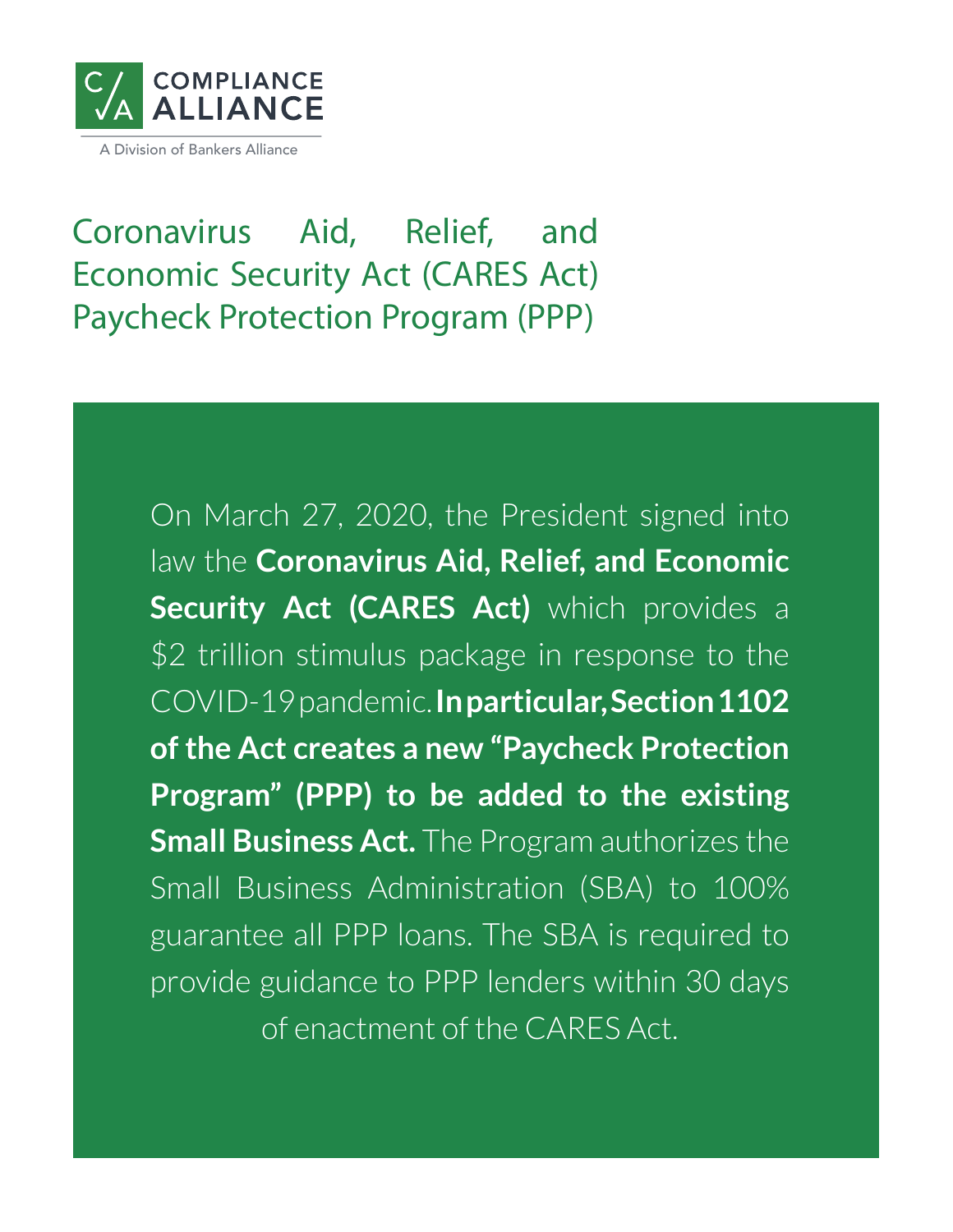## ELIGIBILITY FOR LENDERS

Additional lenders must have necessary qualifications to process, close, disburse, and service PPP loans.

On the other hand, there is no requirement for any Bank to make PPP loans.

The Act authorizes the SBA and U.S. Department of Treasury to extend authority to make PPP loans to additional lenders beyond those already certified to make regular SBA 7(a) loans. **This means that lenders do not have to currently be certified SBA lenders to participate in the PPP,** which creates an important lending option for our community bank members.

**Note:** Additional lenders approved by Treasury are only permitted to make PPP loans, not regular SBA 7(a) loans.

## ELIGIBILITY FOR BORROWERS

A borrower eligible for a PPP loan includes any for-profit business concern, nonprofit organization, veterans organization, or Tribal business concern, if the business employs 500 or fewer employees. "Employees" for this purpose includes full-time, part-time, and "other" employees. **Sole proprietors, independent contractors and self-employed individuals are also eligible to receive a covered loan.** An eligible recipient applying for a covered loan must provide a good faith certification. The certification must state:

- » "That the uncertainty of current economic conditions **makes necessary the loan request** to support the ongoing operations of the eligible recipient;
- » Acknowledging that funds will be used to **retain workers and maintain payroll or make mortgage payments, lease payments, and utility payments**;
- » That the eligible recipient **does not have an application pending for a loan under this subsection for the same purpose** and duplicative of amounts applied for or received under a covered loan; and
- » During the period beginning on February 15, 2020 and ending on December 31, 2020, that the eligible recipient **has not received amounts under this subsection for the same purpose** and duplicative of amounts applied for or received under a covered loan."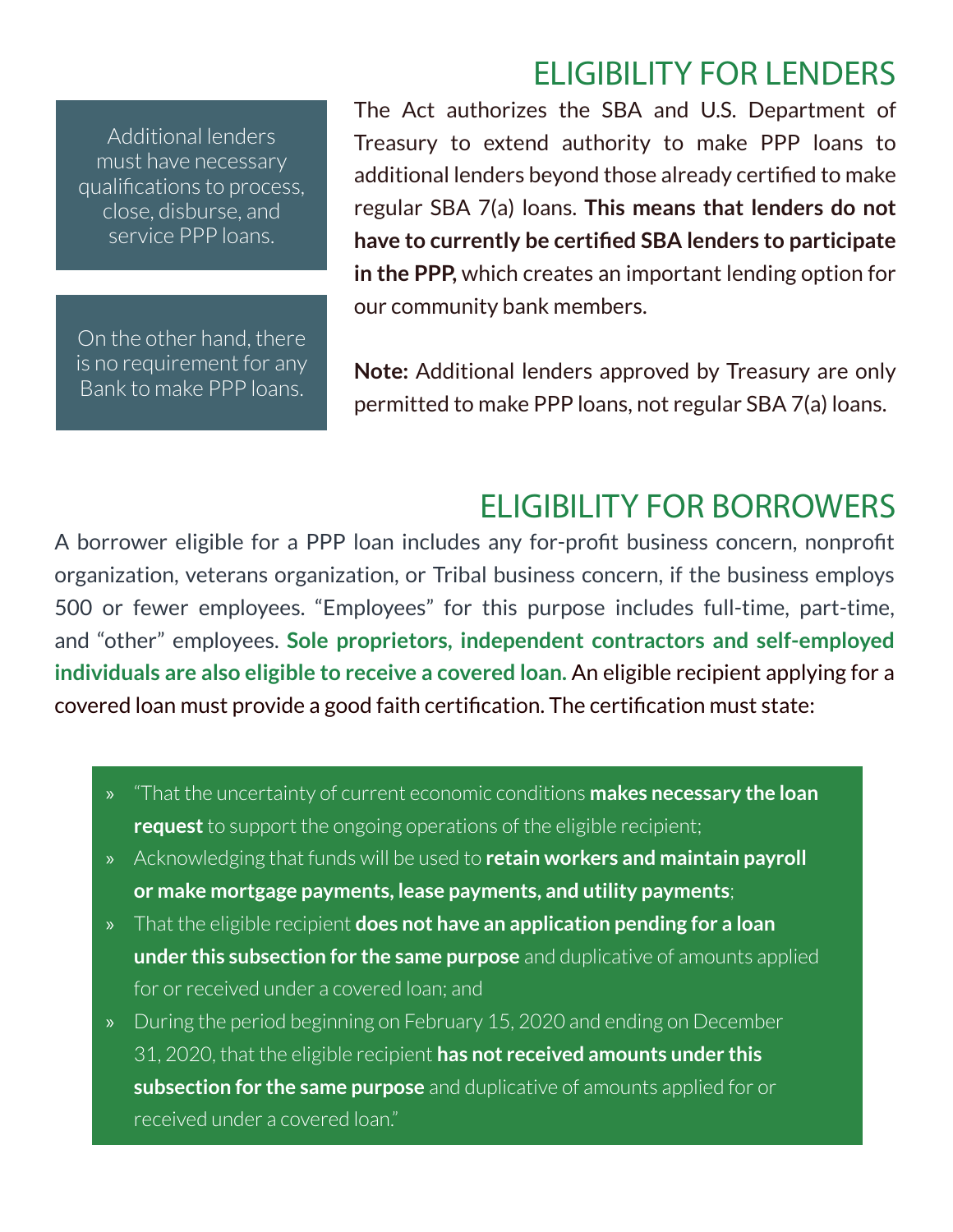## LOAN PROCEEDS MAY BE USED FOR ...

- » Payroll costs;
- » Group healthcare benefits during the covered period, including paid sick, medical or family leave, and insurance premiums;
- » Employee salaries, commissions, or similar compensations;

In evaluating eligibility of a borrower for this purpose, a lender must consider whether the borrower: Was in operation on February 15, 2020; and Had employees for whom the borrower paid salaries and payroll taxes or paid independent

contractors.

- » Payments of mortgage interest (excluding principal);
- » Rent;
- » Utilities; and
- » Interest on any other debt obligations that were incurred during the covered period.

# WHAT COUNTS AS A PAYROLL COST?

- » **Salary, wage, commission,** or similar compensation (maximum of \$100,000);
- » Payment of **cash tip** or equivalent;
- » Payment for **vacation, parental, family, medical, or sick leave**;
- » Allowance for **dismissal or separation**;
- » Payment for **healthcare benefits**;
- » Payment for **retirement benefits**; and
- » Payment of **payroll taxes**.

It also includes compensation to or income of a **sole proprietor or independent contractor** that is a wage, commission, income, net earnings or similar compensation from self-employment. This is also **capped at a maximum of \$100,000 per year**, prorated for the covered period.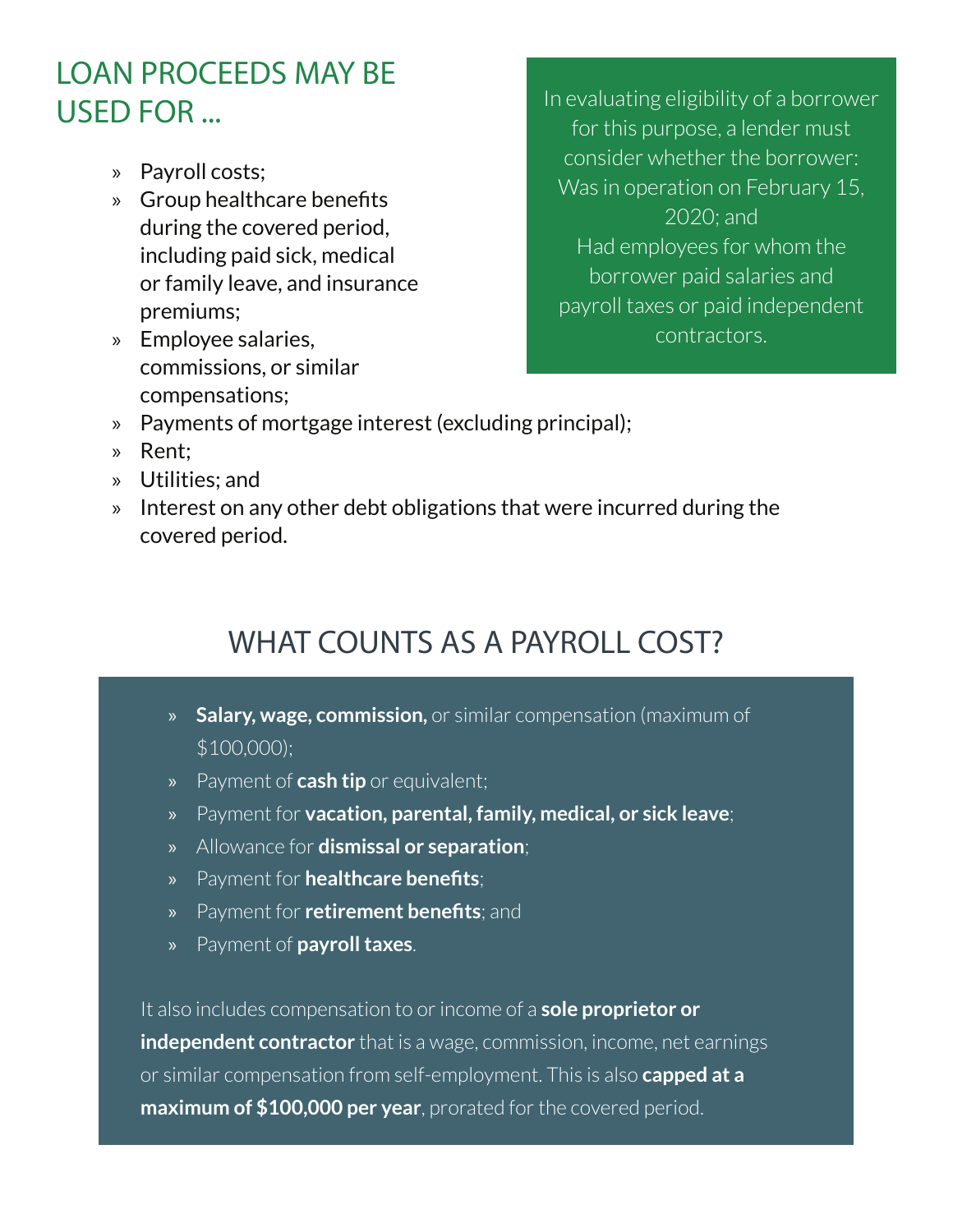# COVERED LOAN TERMS

#### MAXIMUM LOAN AMOUNT

The maximum loan amount for a PPP covered loan is determined under the formula below. In any case, the maximum loan amount may not exceed \$10,000,000.



#### MAXIMUM MATURITY DATE

Covered loans shall have a maximum maturity of 10 years.

#### MAXIMUM INTEREST RATE

The interest rate for covered loans must not exceed 4 percent.

#### PREPAYMENT PENALTIES

A prepayment penalty is not allowed for any payment made on a covered loan.

#### NONRECOURSE

The SBA Administrator shall have no recourse against any eligible recipient of a covered loan.

### COLLATERAL AND GUARANTEE

Borrowers cannot be required to provide a personal guarantee for a covered loan, and no collateral can be required for the covered loan.

## **COVERED PERIOD**

PPP loans must be made between February 15, 2020 and June 30, 2020. The deadline for applying for a PPP loan is June 30, 2020.

## **LOAN DEFERMENT**

PPP lenders must provide complete payment deferment relief for borrowers with PPP loans for a period of not less than 6 months and not more than 1 year. The deferment must include principal, interest, and fees, but interest accrues during the deferment period.

## **SECONDARY MARKET**

If a PPP loan is sold on the secondary market and an investor declines to approve a deferral request, the SBA will purchase the loan so that the borrower can receive the deferral period above.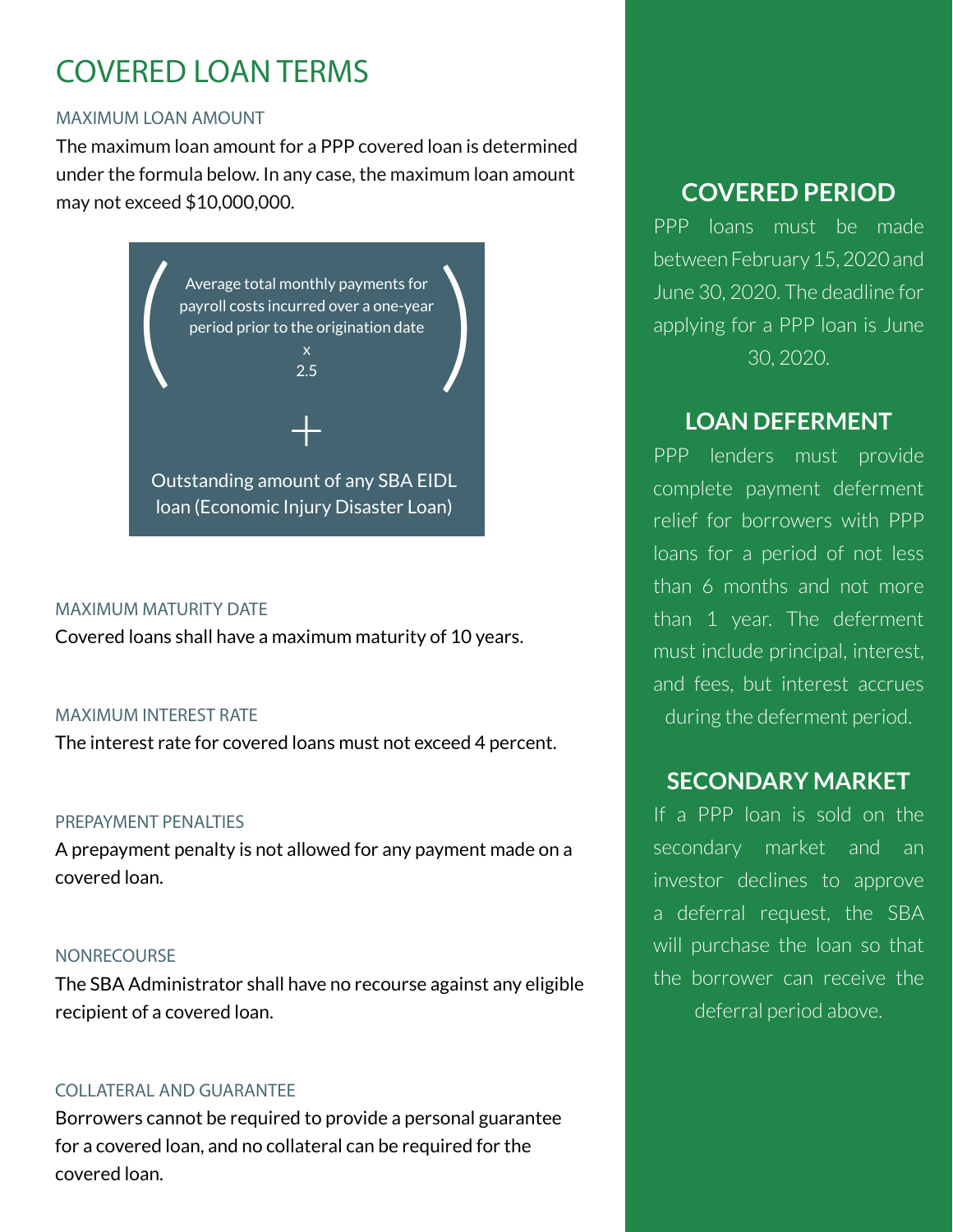## **Q: Is the SBA going to create a link to apply or calculate the loan and allow to choose a lender or put lender in automatically?**

A: Both the SBA and the Treasury have released sample application forms, but have not created online applications on their respective websites. There's no indication that either will do this and the current guidance indicates that applicants will have to apply directly through existing SBA-certified lenders or other lenders who become approved to make PPP loans specifically.

- » SBA sample application: https://www.sba.gov/sites/default/files/2020-03/Borrower%20 Paycheck%20Protection%20Program%20Application\_0.pdf
- » Treasury sample application: https://home.treasury.gov/system/files/136/Paycheck-Protection-Program-Application-3-30-2020-v3.pdf https://home.treasury.gov/system/ files/136/Paycheck-Protection-Program-Application-3-30-2020-v3.pdf https://home. treasury.gov/system/files/136/Paycheck-Protection-Program-Application-3-30-2020-v3.pdf

## **Q: We are a certified SBA lender, but we do not appear on the Region 6 PLP Lenders. From what I read if you are certified lender then you can participate in the PPP program. Is that correct?**

A: Yes, this is correct. If your Bank is a certified SBA lender, your Bank can automatically make Paycheck Protection Program (PPP) Loans—there's no additional application or approval process. "All existing SBA-certified lenders will be given delegated authority to speedily process PPP loans." The Treasury Fact Sheet, issued March 30, 2020, states in the first question:

### *Who is eligible to lend?*

*All existing SBA-certified lenders will be given delegated authority to speedily process PPP loans. All federally insured depository institutions, federally insured credit unions, and Farm Credit System institutions are eligible to participate in this program. https://home.treasury.gov/system/files/136/PPP%20Lender%20Information%20Fact%20Sheet.pdf*

*Lenders who are not currently certified can begin making loans as soon as they are approved and enrolled in the Program. New lenders seeking enrollment will have to submit their application to the SBA at: DelegatedAuthority@sba.gov*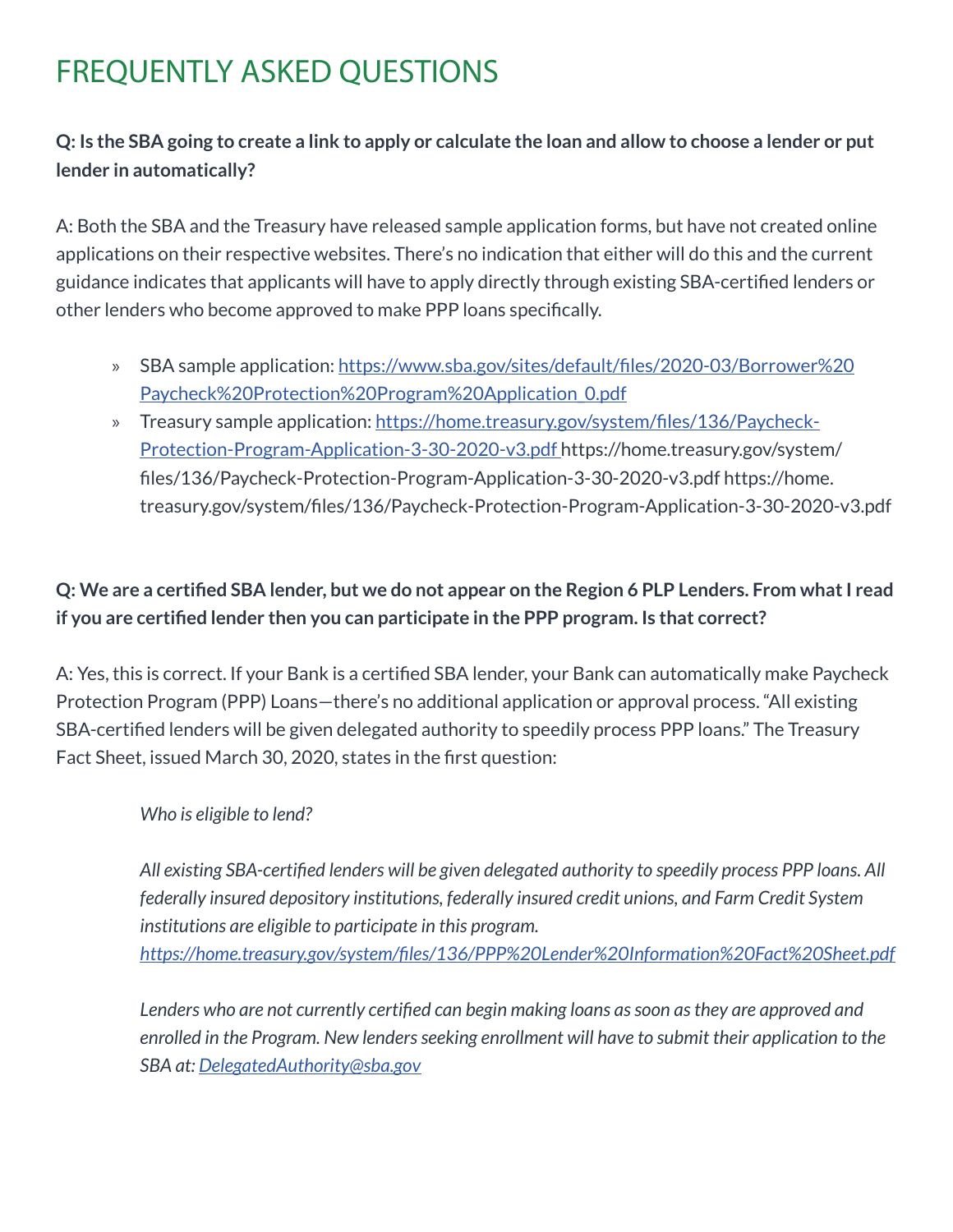**Q: How long will bank carry the PPP loans on its books? Is SBA ever going to purchase these loans back? The bank will apply for the forgiveness of the loans, but not a specific buyback from the bank; however, PPP loans can be sold on the secondary market, but do not have to be.**

A: If the Bank were to sell a PPP loan on the secondary market, the SBA will not collect any fee for any guarantee sold into the secondary market: https://www.congress.gov/bill/116th-congress/housebill/748/text#HE1000065D4F74258BB89139F6D65DD38

The SBA will guarantee any applicable forgiveness on the secondary market: https://www.congress.gov/ bill/116th-congress/house-bill/748/text#HD871E8CC14AD4D36A576ABC238B6DFF2

The SBA will also purchase a PPP loan from a secondary market investor, if the investor doesn't approve a borrower's deferral request: https://www.congress.gov/bill/116th-congress/house-bill/748/ text#HF0421E814C1B43AD8B37CE6E7F50CEF9

### **Q: How do we receive the fee from SBA?**

A: Banks will only be paid processing fees based on the balance of the financing outstanding at the time of the loan disbursement. The reimbursement of the processing fee has to be made to the Bank within 5 days after the disbursement of the PPP loan: https://www.congress.gov/bill/116th-congress/housebill/748/text#H6561325FE69F4E9AB8165879CA3281CD

The amount of the processing fee varies based on the loan amount as follows:

- » Loans \$350,000 and under: 5.00%
- » Loans greater than \$350,000 to \$2 million: 3.00%
- » Loans greater than \$2 million: 1.00%
- » https://www.congress.gov/bill/116th-congress/house-bill/748/ text#HB806EB2A5CA4464BAEEF515C3308FD52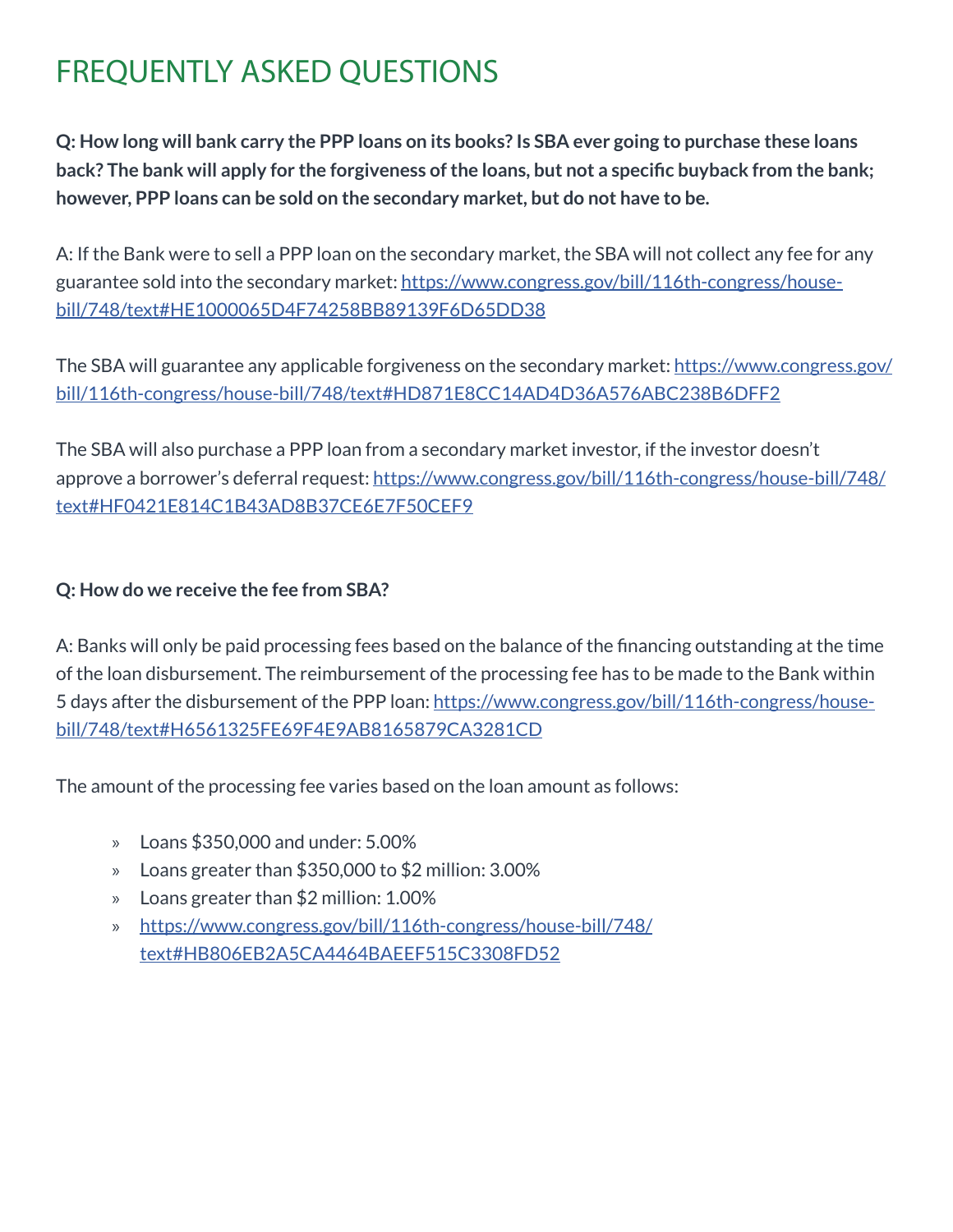### **Q: How will the forgiveness aspect of loan work? Done before going to SBA etc.**

A: Loan amounts must be forgiven as long as 1) the loan proceeds are used for "allowable uses" (these include payroll costs, and certain mortgage interest, rent, and utility costs) over the 8 week period after the loan is made, and 2) employee and compensation levels are maintained.

In other words, the amount of forgiveness will be reduced if the loan proceeds are not used for allowable uses, if full-time headcount declines, or if salaries and wages decrease.

A borrower must apply to the Bank for loan forgiveness—it's not automatic. The application process requires the borrower to submit to the Bank certain IRS and state filings, documentation that the proceeds were used for "approved uses" like lease and utility payments, a certification, and any other documentation the SBA or Treasury may require. See here for specific requirements: https://www. congress.gov/bill/116th-congress/house-bill/748/text#toc-H0833DD4491144A65ABA1DCE34 FB19055

 The Bank has to make a decision on the application for forgiveness within 60 days of receiving the application. Note that the Bank has to require this documentation—forgiveness is not allowed without it. As long as the Bank receives the required documentation above, there's a hold harmless provision for the Bank for enforcement actions and other penalties.

As far as how the Bank will get paid for the amount forgiven, the SBA will remit to the Bank the total amount forgiven within 90 days after determining the amount, plus any interest accrued through the date of the SBA's payment to the Bank.

> *(3) REMITTANCE.—Not later than 90 days after the date on which the amount of forgiveness under this section is determined, the Administrator shall remit to the lender an amount equal to the amount of forgiveness, plus any interest accrued through the date of payment. https://www.congress.gov/bill/116th-congress/house-bill/748/ text#HCF8316652ED34A56940BC9F50BF2A1F5*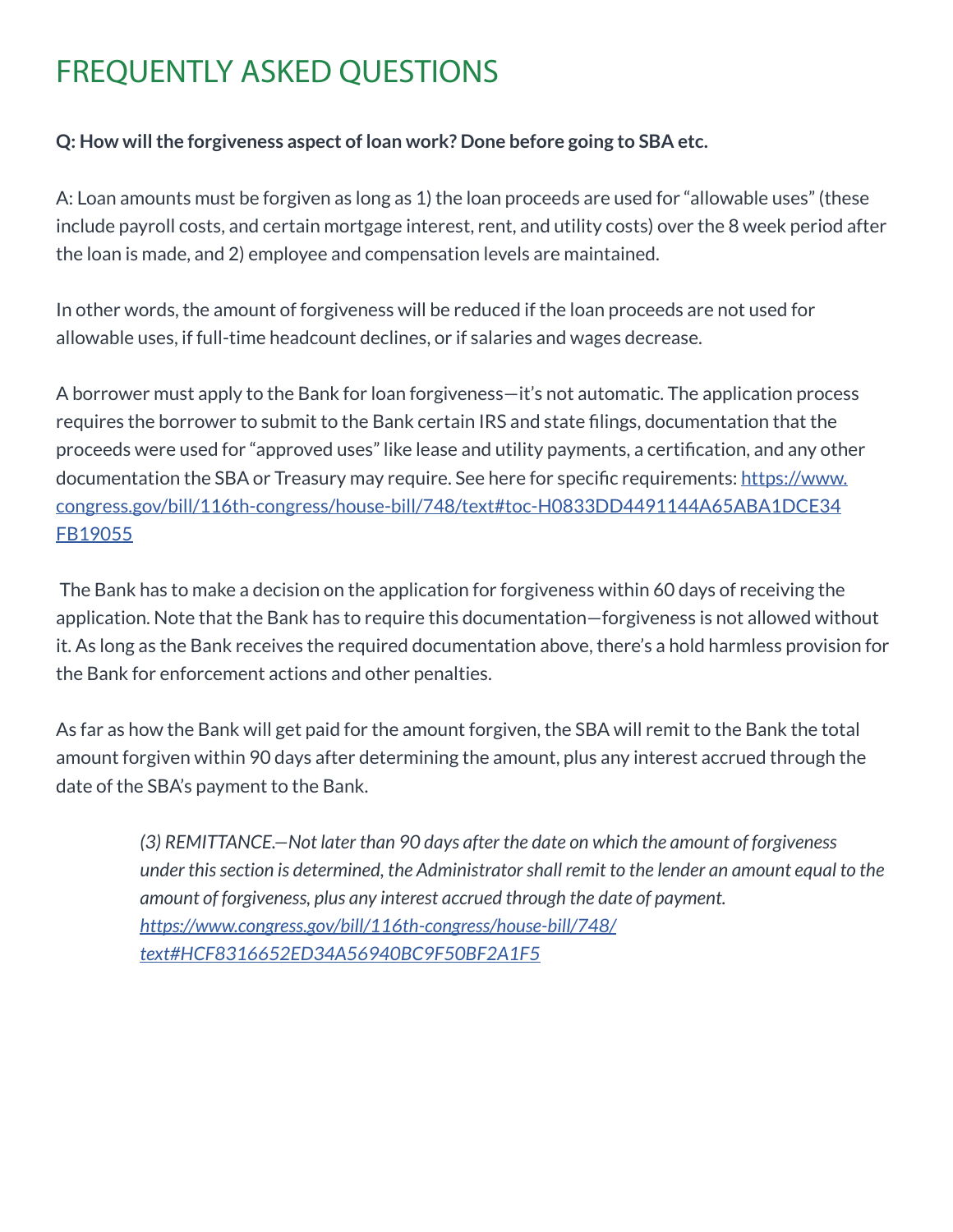### **Q: What happens to the payments that are deferred?**

### *a. Does the Bank not get paid?*

A: All loan payments (including principal, interest, and fees) have to be deferred for at least 6 months (and at most 12 months), but interest will continue to accrue over the deferral period. The Bank can't require the borrower to begin repaying the loan before the 6-month period is up.

The Bank still gets paid the full, applicable processing fee despite the payment deferral. The Bank cannot collect any other fee from the borrower though. See: https://www.congress.gov/bill/116th-congress/ house-bill/748/text#H85AF24C805BF452FAF29299B2657A14D

The SBA is required to provide additional guidance on the deferment process within 30 days of enactment (April 26, 2020): https://www.congress.gov/bill/116th-congress/house-bill/748/ text#H7A39205E55E94009BFC3C213A746F78D

### *b. Does SBA make payments on behalf of borrower?*

A: SBA does not make payments on behalf of borrowers, but the SBA does pay the Bank a processing fee for originating the loan:

- » Loans \$350,000 and under: 5.00%
- » Loans greater than \$350,000 to \$2 million: 3.00%
- » Loans greater than \$2 million: 1.00%
- » https://www.congress.gov/bill/116th-congress/house-bill/748/ text#HB806EB2A5CA4464BAEEF515C3308FD52

## **Q: Should utilities, rent, leases, interest expense be included in calculation or will it just be the 2.5 times average monthly payroll?**

A: The CARES Act indicates that the 2.5 multiplier used in calculating the maximum loan amount should only be multiplied against the average total monthly payroll: https://www.congress.gov/bill/116thcongress/house-bill/748/text#HB774EEF7D0A34671AE7C32877C38ACF2